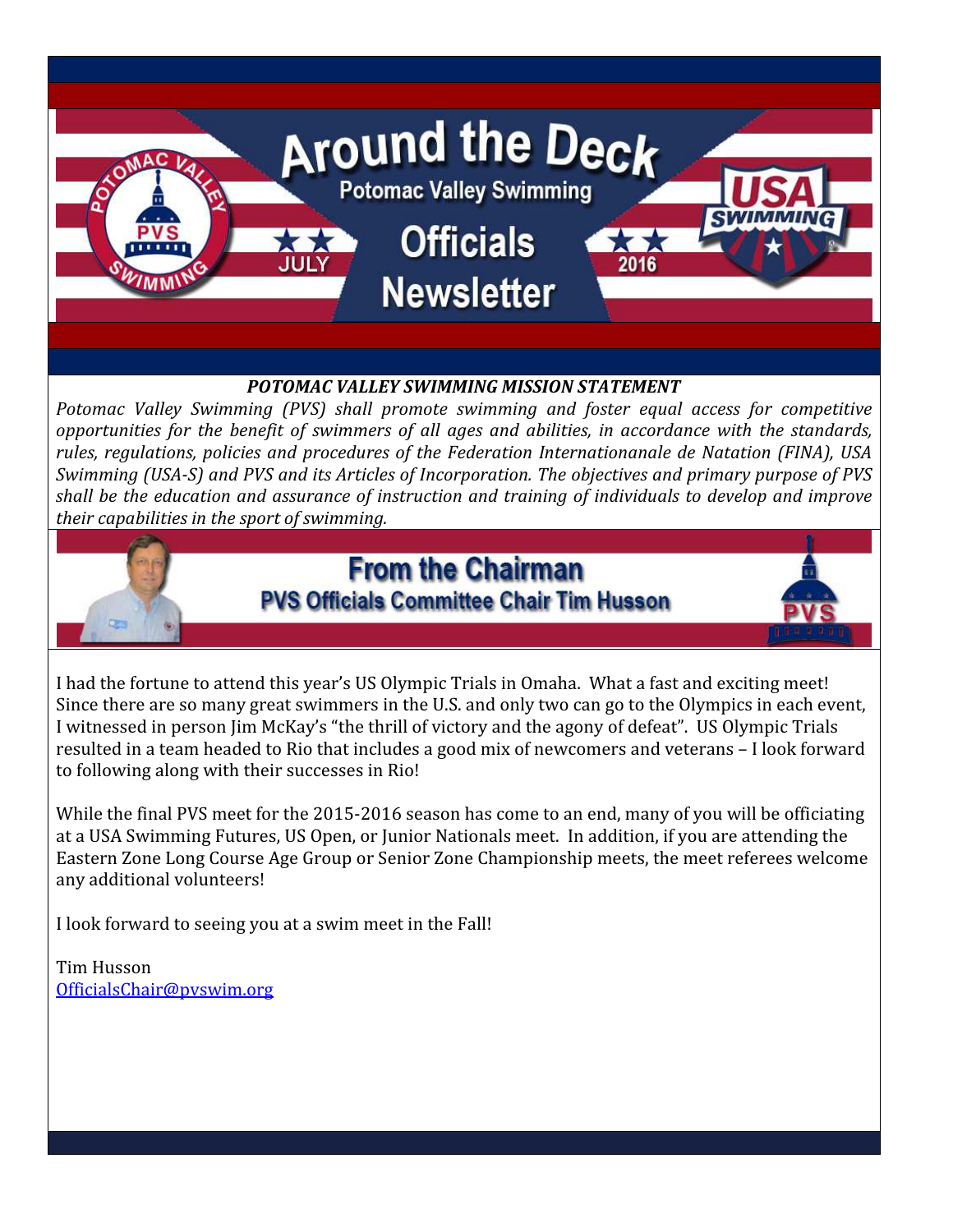



October is fast approaching and with it the October and November meets. New officials will be doing their apprentice sessions and will need experienced officials to mentor them. Some of these apprentices come with great experience in local summer leagues—others with considerably less. What does that mean for you? First of all, welcome them with a smile! Then ask them about their previous experience.

You will be a partner to the apprentice. You must cultivate patience. You must recognize that they too are volunteers and need encouragement not anxiety. They need your close attention. You can ask "how can I help you?" When they see an infraction, give them time to get the description right. You can repeat the call using preferred wording. When you have a question, you should frame it in a positive way.

If this is either the first or second training session, go over how the calls are transmitted on a radio via the chief judge. Explain that this requires clear wording of the infraction.

It is very important, not only to give immediate feedback after a call, but also at the end of the session. Be sure to acknowledge any infractions they saw without coaching. Mention things they might want to work on such as wording of calls. Be sure and tell them that it gets easier the more meets one works. Thank them for coming.

## **You Make the Call!**

Situation #1: On the second day of a three-day prelim/finals meet, the start time of the morning session is moved from 8:30 a.m. to 8:00 a.m. Unaware of the change, a 13-year-old swimmer coming from out-of-town misses the 100 breaststroke. The referee allows the swimmer to fill an empty lane in the 15 & over event. The time the 13-year-old achieves while swimming in the wrong age group would place her in the championship heat of the 13-14 age group. The swimmer is placed in the championship final, displacing swimmers who thought they were in finals or consolation finals. The late swimmer ends up placing in the top three.

Question: Was the situation rectified properly?

Situation #2: At a local championship meet, Coach Smith noticed that many swimmers during the breaststroke were dropping their shoulders after the final arm pull and prior to the touch. Coach Smith taught his swimmers to keep their shoulders level with the water until the touch was made. He went to the Deck Referee to protest the lack of action from the stroke and turn officials.

Question: What should the Deck Referee tell Coach Smith?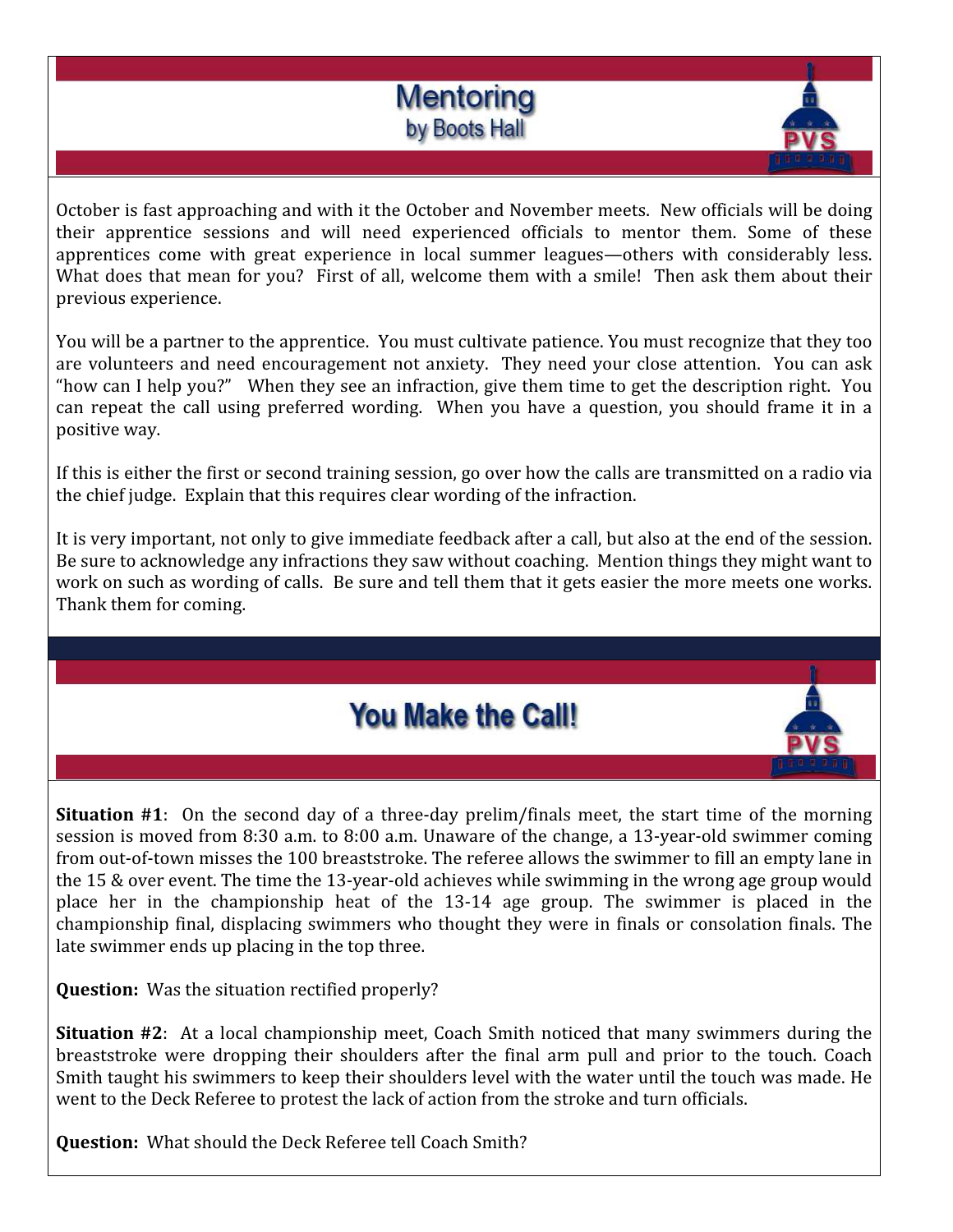### **PVS Officiating Fun Facts** by Tim Husson & Kelly Rowell

#### THANK YOU!

The final PVS sanctioned meet has come to an end for the 2015-2016 swim season. During the course of the season, 586 certified officials and at least 24 apprentices continuing to work towards certification contributed to the successful operation of 131 PVS meets. PVS officials and apprentices combined for a total of 9,820 sessions worked at PVS meets during the 2015-2016 swim season – an average of 16 sessions/PVS official; a median of 12 sessions/PVS official. Thank you for your time and commitment to the athletes of PVS!

## **Managing Your Officiating Career** by Bob Vincent

With the new evaluation procedures in place it now becomes necessary to manage your OTS sessions. At many of our meets officials have the opportunity to work multiple positions during a single session. With the new requirements of working 16 sessions in many of the positions before even requesting an evaluation it is now necessary to make sure that you get credit for working the appropriate position. Obviously, it would not be appropriate to request that you get credit for starting a session if you only stepped in a had a couple of starts. However, if you are rotating positions, it would be appropriate to request that the Meet Referee, or whomever is responsible for the OTS entries, give you credit for the positions you are working towards advancement in. This has become so much more important with the new evaluation requirements. Remember, you are responsible for managing your career, so take a little time and do some planning.

# **Potomac Valley Officials at USA Olympic Trials**



Congratulations to the Potomac Valley Swimming "Fab 5" for their outstanding work at USA Swimming Olympic Trials in Omaha, NE. From left to right: Tim Husson, Jack Neill, Denice Wepasnick,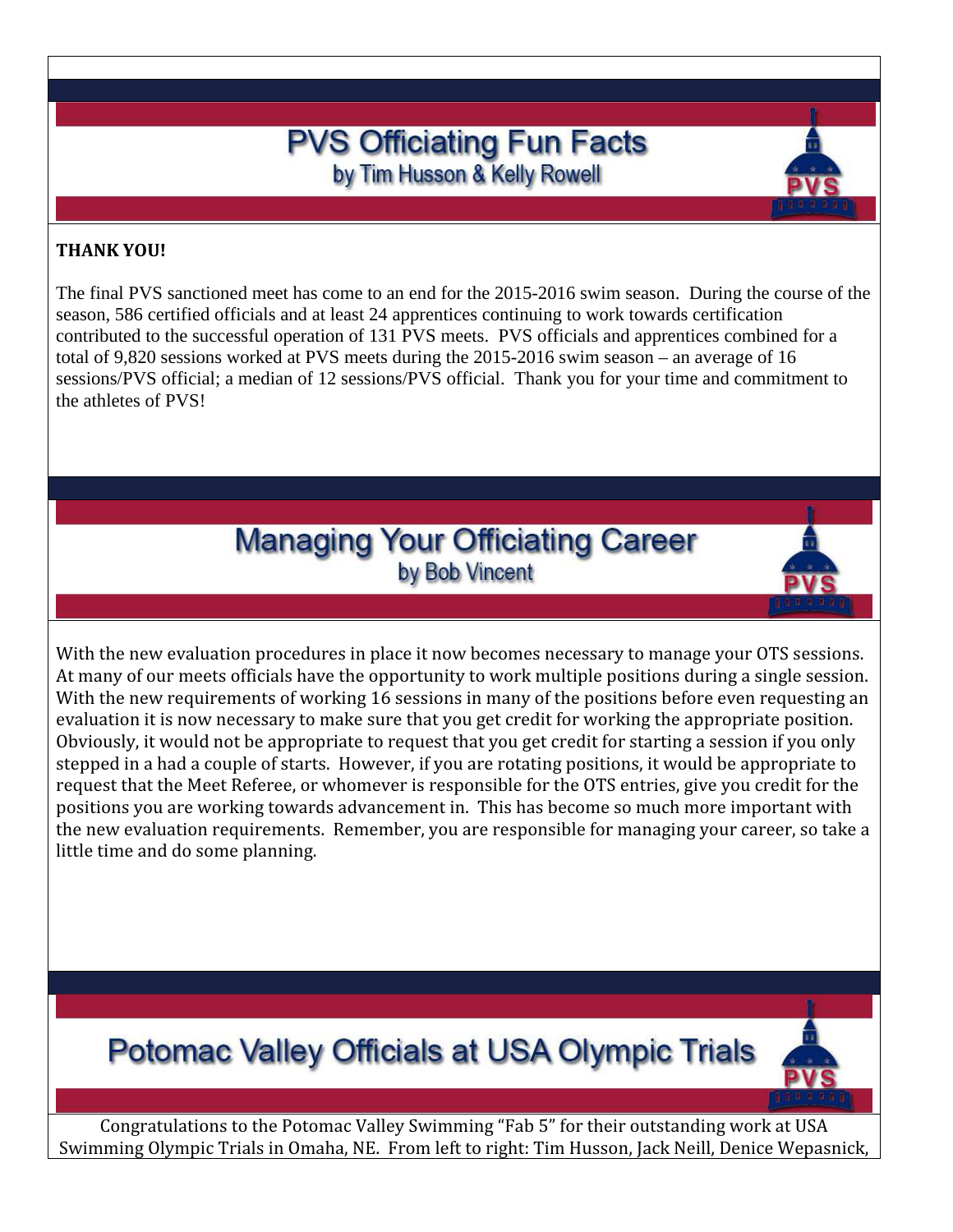#### Jan Van Nimwegen, and Tony Rongione



# **You Make the Call Resolution**

Situation #1 Recommended Resolution: As the missed swim was not the swimmer's fault the decision to let the swimmer into a subsequent heat was proper. The real lesson is to make sure that you do not change the schedule unless all affected clubs and swimmers can be notified in advance.

Applicable Rules: 102.8.2, 102.8.3

Situation #2 Recommended Resolution: The Referee could explain to the coach that the officials understand the rules of the breaststroke and that the rules don't address the position of the shoulders during the swim or the finish and then refer him to the appropriate section of the rulebook.

Applicable Rules: 101.2.2, 101.2.4